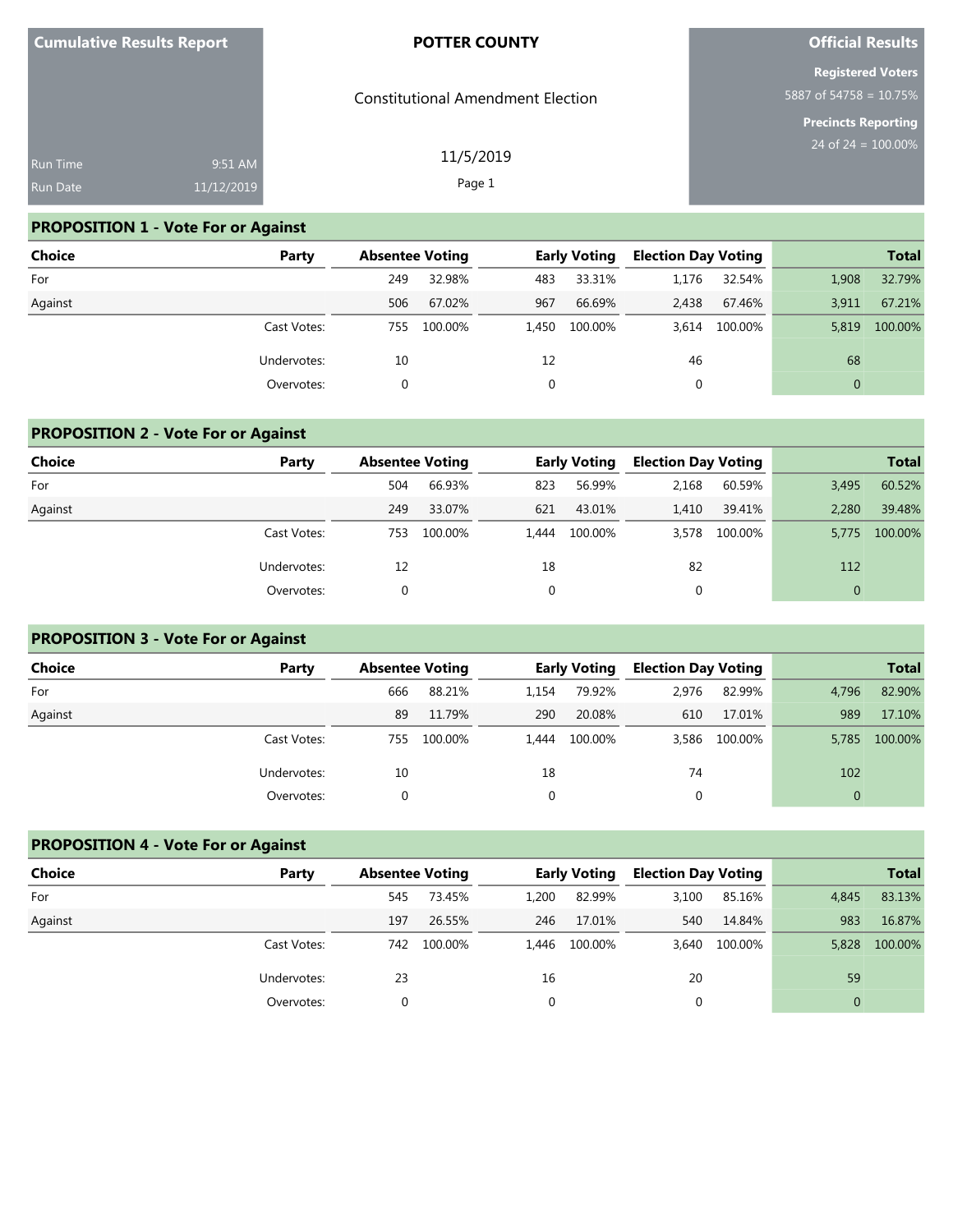| <b>Cumulative Results Report</b> |         | <b>POTTER COUNTY</b>                     |  |
|----------------------------------|---------|------------------------------------------|--|
|                                  |         | <b>Constitutional Amendment Election</b> |  |
| <b>Run Time</b>                  | 9:51 AM | 11/5/2019                                |  |

#### Page 2

### **PROPOSITION 5 - Vote For or Against**

11/12/2019

Run Date

| <b>Choice</b> | Party       | <b>Absentee Voting</b> |         |       | <b>Early Voting</b> | <b>Election Day Voting</b> |               |              | <b>Total</b> |
|---------------|-------------|------------------------|---------|-------|---------------------|----------------------------|---------------|--------------|--------------|
| For           |             | 671                    | 88.99%  | 1,217 | 83.76%              | 3,151                      | 87.16%        | 5,039        | 86.55%       |
| Against       |             | 83                     | 11.01%  | 236   | 16.24%              | 464                        | 12.84%        | 783          | 13.45%       |
|               | Cast Votes: | 754                    | 100.00% | 1.453 | 100.00%             |                            | 3,615 100.00% | 5.822        | 100.00%      |
|               | Undervotes: | 11                     |         | 9     |                     | 45                         |               | 65           |              |
|               | Overvotes:  | 0                      |         |       |                     | 0                          |               | $\mathbf{0}$ |              |

#### **PROPOSITION 6 - Vote For or Against**

| <b>Choice</b> | Party       | <b>Absentee Voting</b> |         |     | <b>Early Voting</b> | <b>Election Day Voting</b> |         |              | <b>Total</b> |
|---------------|-------------|------------------------|---------|-----|---------------------|----------------------------|---------|--------------|--------------|
| For           |             | 457                    | 61.34%  | 789 | 54.94%              | 2,091                      | 58.46%  | 3,337        | 57.95%       |
| Against       |             | 288                    | 38.66%  | 647 | 45.06%              | 1.486                      | 41.54%  | 2.421        | 42.05%       |
|               | Cast Votes: | 745                    | 100.00% |     | 1,436 100.00%       | 3.577                      | 100.00% | 5.758        | 100.00%      |
|               | Undervotes: | 20                     |         | 26  |                     | 83                         |         | 129          |              |
|               | Overvotes:  |                        |         | 0   |                     | 0                          |         | $\mathbf{0}$ |              |

### **PROPOSITION 7 - Vote For or Against**

| <b>Choice</b> | Party       | <b>Absentee Voting</b> |         |     | <b>Early Voting</b> | <b>Election Day Voting</b> |         |              | <b>Total</b> |
|---------------|-------------|------------------------|---------|-----|---------------------|----------------------------|---------|--------------|--------------|
| For           |             | 553                    | 75.24%  | 948 | 66.06%              | 2,576                      | 71.85%  | 4,077        | 70.84%       |
| Against       |             | 182                    | 24.76%  | 487 | 33.94%              | 1,009                      | 28.15%  | 1,678        | 29.16%       |
|               | Cast Votes: | 735                    | 100.00% |     | 1,435 100.00%       | 3,585                      | 100.00% | 5.755        | 100.00%      |
|               | Undervotes: | 30                     |         | 27  |                     | 75                         |         | 132          |              |
|               | Overvotes:  |                        |         | 0   |                     | 0                          |         | $\mathbf{0}$ |              |

## **PROPOSITION 8 - Vote For or Against**

| <b>Choice</b> | Party       |     | <b>Absentee Voting</b> |          | <b>Early Voting</b> | <b>Election Day Voting</b> |         |          | <b>Total</b> |
|---------------|-------------|-----|------------------------|----------|---------------------|----------------------------|---------|----------|--------------|
| For           |             | 556 | 74.43%                 | 906      | 62.87%              | 2,351                      | 65.69%  | 3,813    | 66.12%       |
| Against       |             | 191 | 25.57%                 | 535      | 37.13%              | 1,228                      | 34.31%  | 1,954    | 33.88%       |
|               | Cast Votes: | 747 | 100.00%                | 1.441    | 100.00%             | 3.579                      | 100.00% | 5,767    | 100.00%      |
|               | Undervotes: | 18  |                        | 21       |                     | 81                         |         | 120      |              |
|               | Overvotes:  |     |                        | $\Omega$ |                     |                            |         | $\Omega$ |              |

## **Official Results**

**Registered Voters** 5887 of 54758 = 10.75%

**Precincts Reporting**